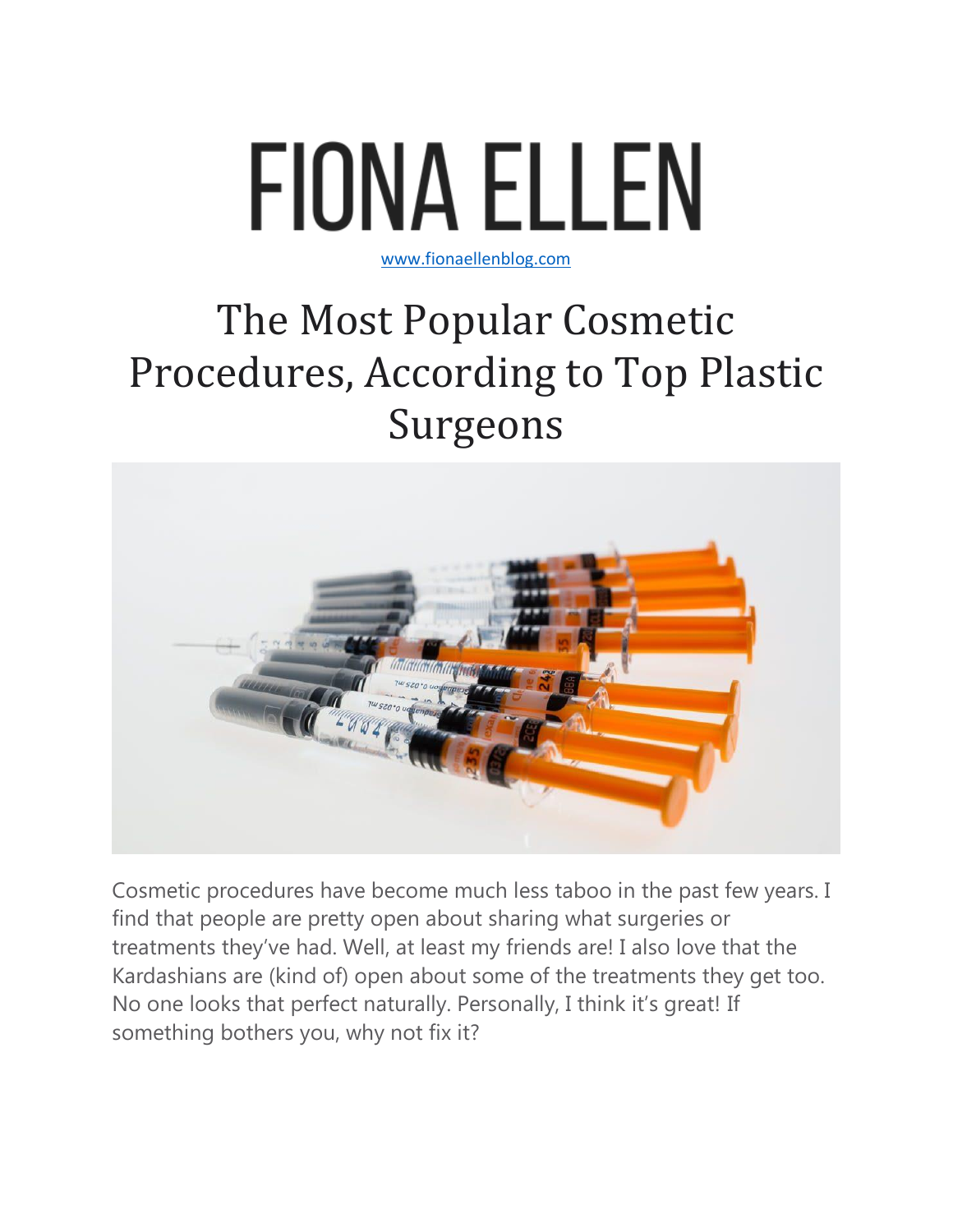I've always been curious to know what kind of requests plastic surgeons get the most of. That's why I was excited to have the opportunity to ask two top plastic surgeons, **Dr. [Stanley](https://www.psspecialists.com/about/dr-poulos/) Poulos** and Dr. [Manish](https://drmanishshah.com/) Shah, about the latest trends in plastic surgery, both invasive and non-invasive. "Invasive" is considered surgery, and "non-invasive" would be things like laser treatments and injectables. The answers were pretty interesting – especially the trends in breast augmentation! See their thoughts below, and leave a comment if you have questions left unanswered!



## **[Stanley](https://www.psspecialists.com/about/dr-poulos/) G. Poulos, M.D., Board Certified Plastic Surgeon in Marin County, CA**

Dr. Poulos shared that he has seen a huge increase in requests for nonsurgical procedures. More and more of his patients are seeking "complete correction" injection treatments aka "a liquid lift."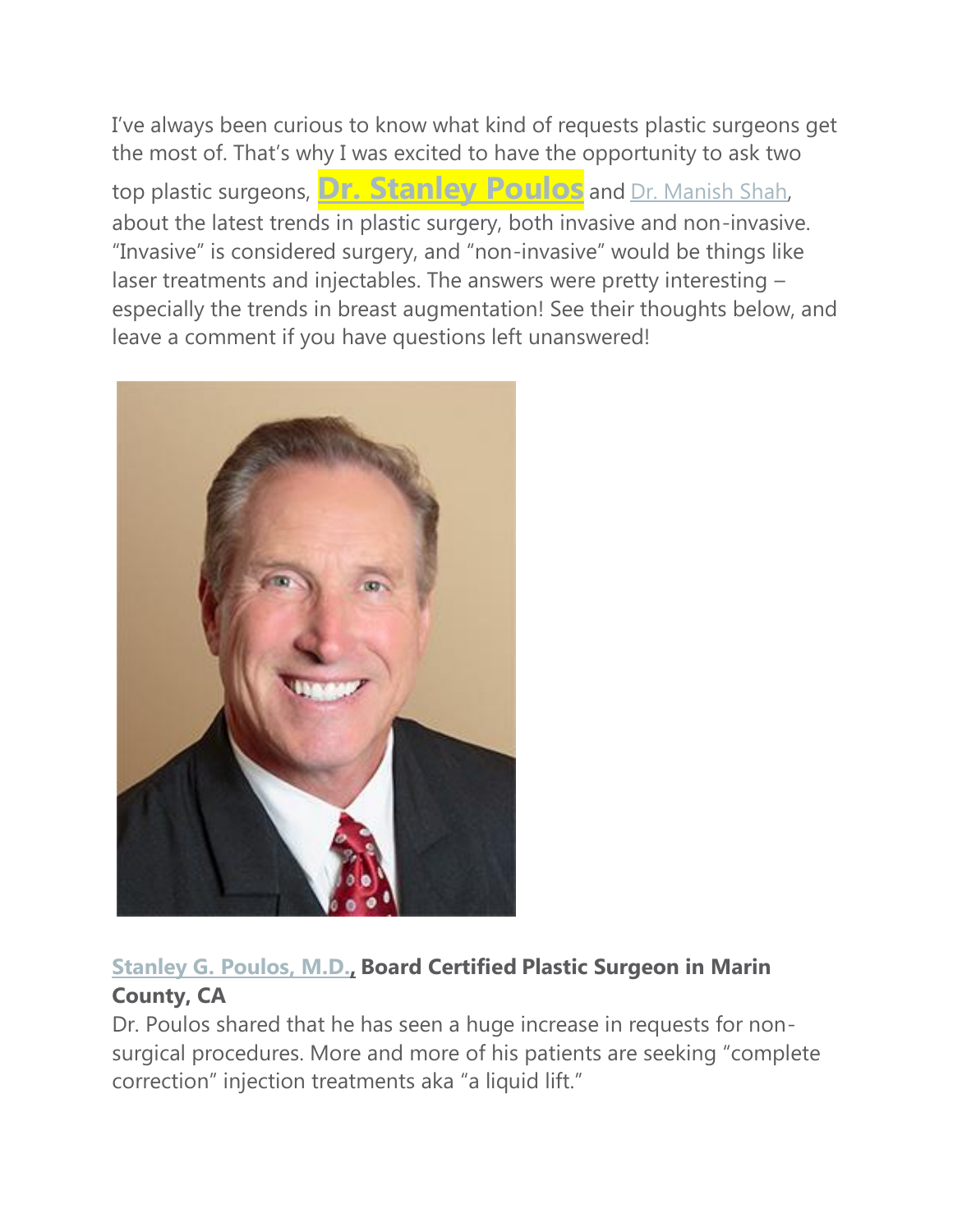He explained that while lasers and light-based devices have long been the rage for complexion enhancement, there is now a full line of options for body contouring like combination treatment with **ultrasound** and **RF**. This combination contours fat and tightens the skin simultaneously.

Dr. Poulos has also seen a tremendous increase in interest in the **Geneveve treatment** for women's intimate health concerns.

On the surgery side, Dr. Poulos finds that his patients are all going for a **natural look** with **facelifts** and **breast augmentation**. "**Smaller" breast enhancement** is a common request.

Before considering surgery, Dr. Poulos works with patients to achieve a healthy weight. His clinic has a full-time wellness coordinator and offers the gastric balloon procedure called **Orbera,** that has allowed many patients to lose up to 20 % of body weight while increasing muscle mass. After getting to a healthy weight, the aesthetic procedures have markedly improved results.

## **[Manish](https://drmanishshah.com/) H. Shah, MD, FACS, Board Certified Plastic Surgeon in Denver, CO**